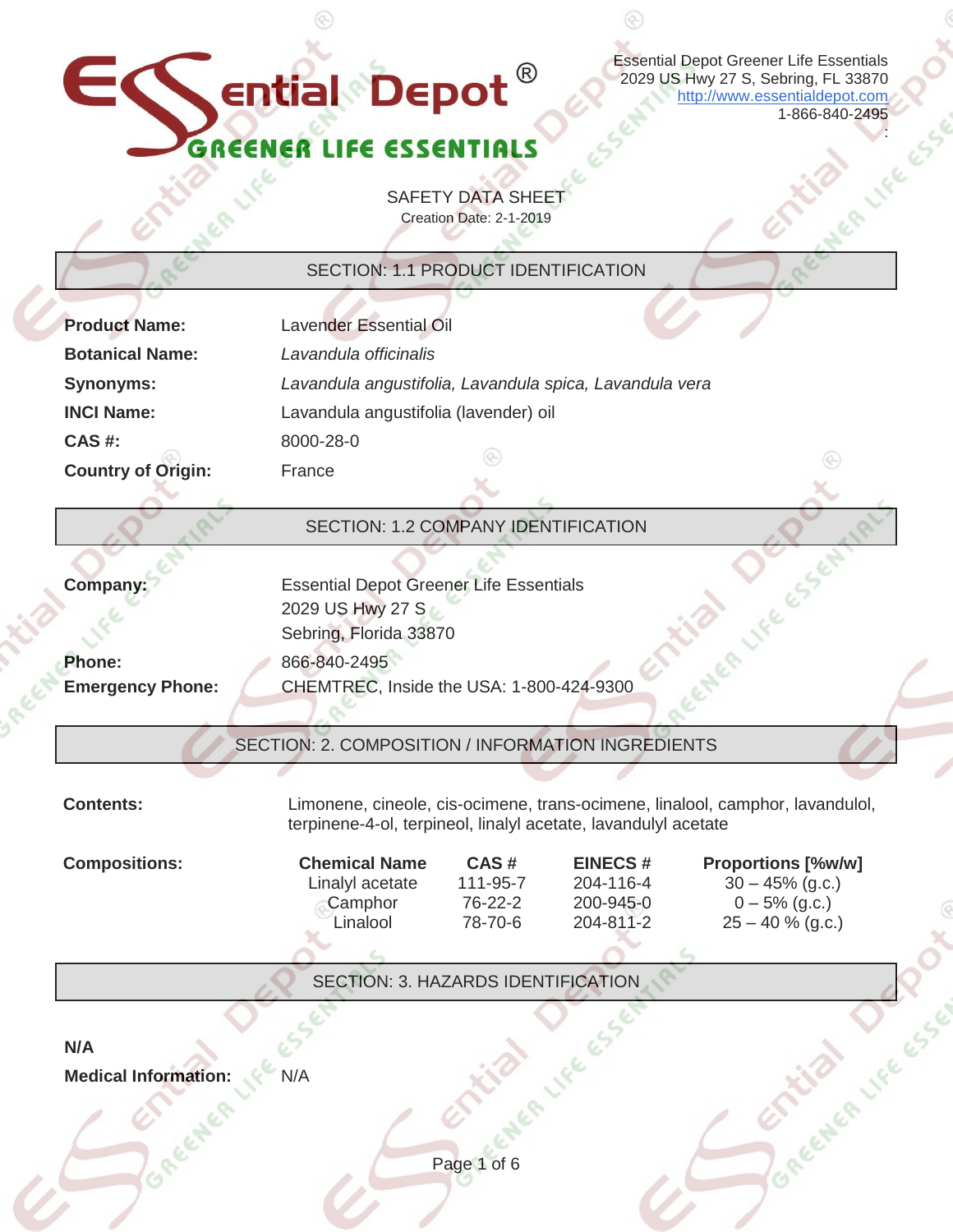### $\mathbf \in$ ential Depot® ER

Essential Depot Greener Life Essentials 2029 US Hwy 27 S, Sebring, FL 33870 [http://www.essentialdepot.com](http://www.essentialdepot.com/) 1-866-840-2495

⊛

:

LIFE

SAFETY DATA SHEET Creation Date: 2-1-2019

|                              | <b>SECTION: 4. FIRST AID MEASURES</b>                                                                                                                                                                |
|------------------------------|------------------------------------------------------------------------------------------------------------------------------------------------------------------------------------------------------|
| <b>Eye Contact:</b>          | Contact with eyes can produce burning sensation. Irrigate with water<br>immediately, continue flushing eyes with water for 15 minutes. Seek medical<br>attention if irritation persists.             |
| Inhalation:                  | Remove to fresh air. Give oxygen if breathing is labored and seek medical<br>advice. Avoid casual breathing. Signs of over exposure are dizziness and<br>nausea.                                     |
| Ingestion:                   | Rinse mouth; dilute with milk or water and consult a physician immediately. Do<br>not induce vomiting. Never-give anything by mouth if victim is unconscious, is<br>rapidly-losing or is Convulsing. |
| <b>Skin Contact:</b>         | Skin contact can produce irritation, or itching of the skin. Remove<br>contaminated clothing Wash with soap and plenty of water. Seek medical<br>attention if irritation persists.                   |
|                              | <b>SECTION: 5. FIRE FIGHTING MEASURES</b>                                                                                                                                                            |
|                              |                                                                                                                                                                                                      |
| <b>Flash Point:</b>          | $69^{\circ}$ C                                                                                                                                                                                       |
| <b>Extinguishing media:</b>  | Carbon Dioxide, dry chemical or foam. Closed containers may build up<br>pressure at elevated temperature                                                                                             |
| <b>Special Procedures:</b>   | Determine the need to evacuate or isolate the area according to your local<br>emergency plan.                                                                                                        |
| <b>Firefighting Hazards:</b> | None identified.                                                                                                                                                                                     |
| <b>Protective Equipment:</b> | Self-contained breathing apparatus and protective clothing should be worn<br>when fighting fires involving essential oils or chemicals.                                                              |
| <b>Combustion Product:</b>   | Carbon Monoxide, Carbon Dioxide                                                                                                                                                                      |
|                              | SECTION: 6 ACCIDENTAL RELEASE MEASURES                                                                                                                                                               |

SECTION: 6. ACCIDENTAL RELEASE MEASURES

**Personal Precautions:** Use of self-contained breathing apparatus is recommended for any major chemical spill. Refer also to section 8. **Safety Precautions:** Eliminate all ignition sources. Ventilate area. Determine the need to Evacuate or isolate the area according to your local emergency plan. **Environmental Precautions:** Keep away from drains, surface and ground water. Report spills to appropriate Authorities if required.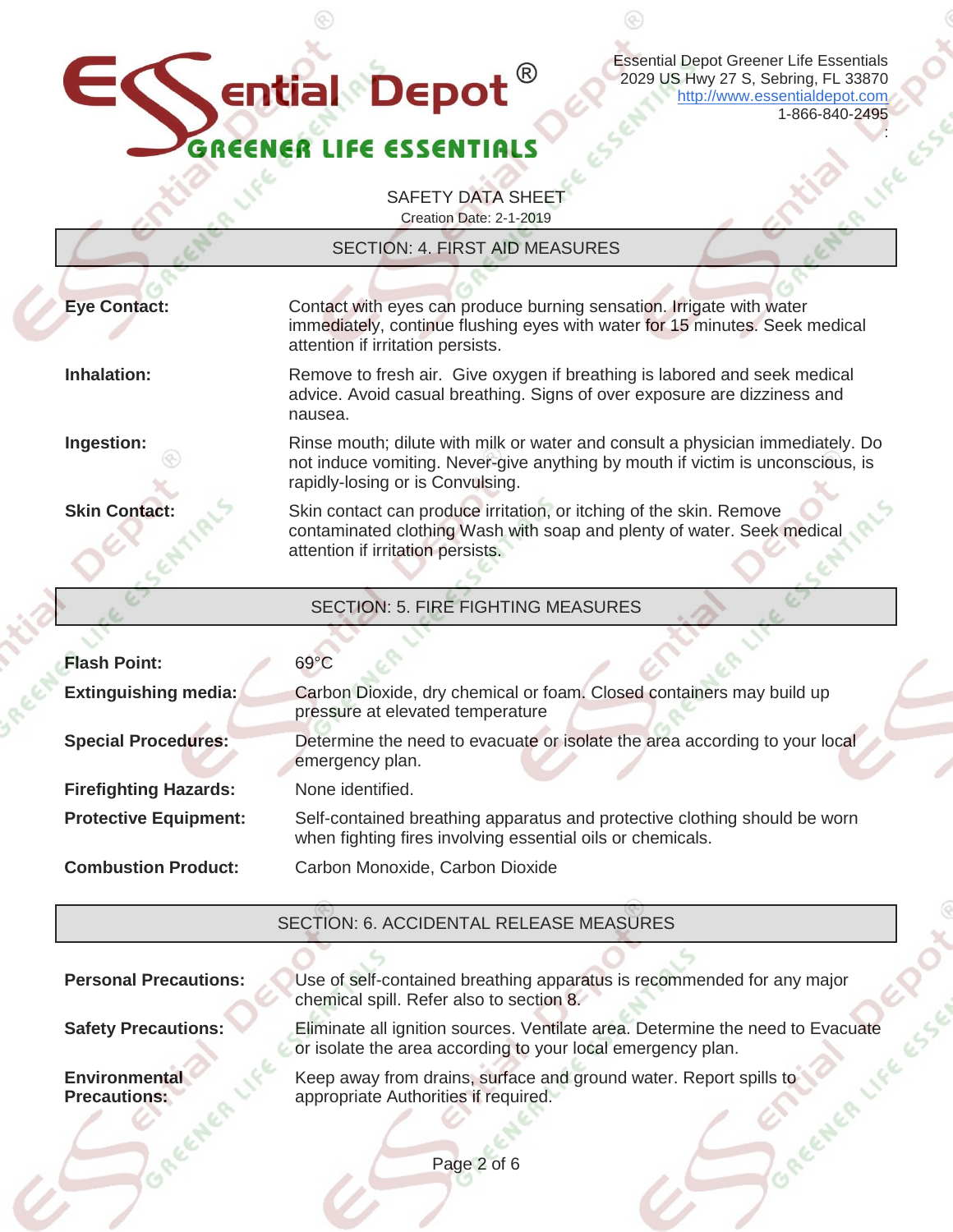Essential Depot Greener Life Essentials 2029 US Hwy 27 S, Sebring, FL 33870 [http://www.essentialdepot.com](http://www.essentialdepot.com/) 1-866-840-2495

:

SAFETY DATA SHEET Creation Date: 2-1-2019

**Ential Depot**<sup>®</sup>

**Methods For Cleaning Up:** Contain and collect with inert absorbent material and place in suitable container for disposal. Comply with all federal, state, and local regulation. Wipe small spills with cloth. Clean with hot water and detergent.

#### SECTION: 7. HANDLING AND STORAGE

**Handling:** Avoid inhalation and contact with skin and eyes. Good personal hygiene practices should be used. Wash after any contact, before breaks and meals, and at the end of the work period. Contaminated clothing and shoes should be cleaned before re-use.

**Storage:** Containers should be kept closed in order to minimize contamination. Store in a cool, dry, well ventilated place protected from light. Keep away from extreme heat and from freezing conditions and away from all sources of ignition. Make sure the material does not come into contact with substances listed as: "Materials to Avoid".

#### SECTION: 8. EXPOSURE CONTROLS AND PERSONAL PROTECTION

| <b>Eyes Protection:</b>        | The use of safety glasses is recommended. If a material is to be handled in a<br>manner where splashing may occur, the use of splash goggles or face shield<br>is recommended                                                                                        |
|--------------------------------|----------------------------------------------------------------------------------------------------------------------------------------------------------------------------------------------------------------------------------------------------------------------|
| <b>Respiratory Protection:</b> | In well- ventilated areas, respiratory protection is not normally required. In<br>confined, poorly ventilated areas the use of "NIOSH" approved respiratory<br>protection normally required (use only if trained in proper use and with<br>acceptable oxygen level). |
| <b>Protective Gloves:</b>      | Using chemical resistant gloves is recommended.                                                                                                                                                                                                                      |
| <b>Protective Clothing:</b>    | Using chemical resistant clothing is recommended.                                                                                                                                                                                                                    |
| <b>Protective Equipment:</b>   | An eyewash fountain and / or safety shower should be available in the work<br>area. Acceptable industrial hygiene practices should be maintained.                                                                                                                    |
| Note:                          | These precautions are for room temperature handling. Use at elevated<br>temperature or aerosol / spray applications may require additional precautions                                                                                                               |

#### SECTION: 9. PHYSICAL AND CHEMICAL PROPERTIES

**Appearance: Pale yellow to yellow liquid.** 

**Odor:** Characteristic odor.

**Solubility:** Soluble in alcohol and oils. Insoluble in water.

Page 3 of 6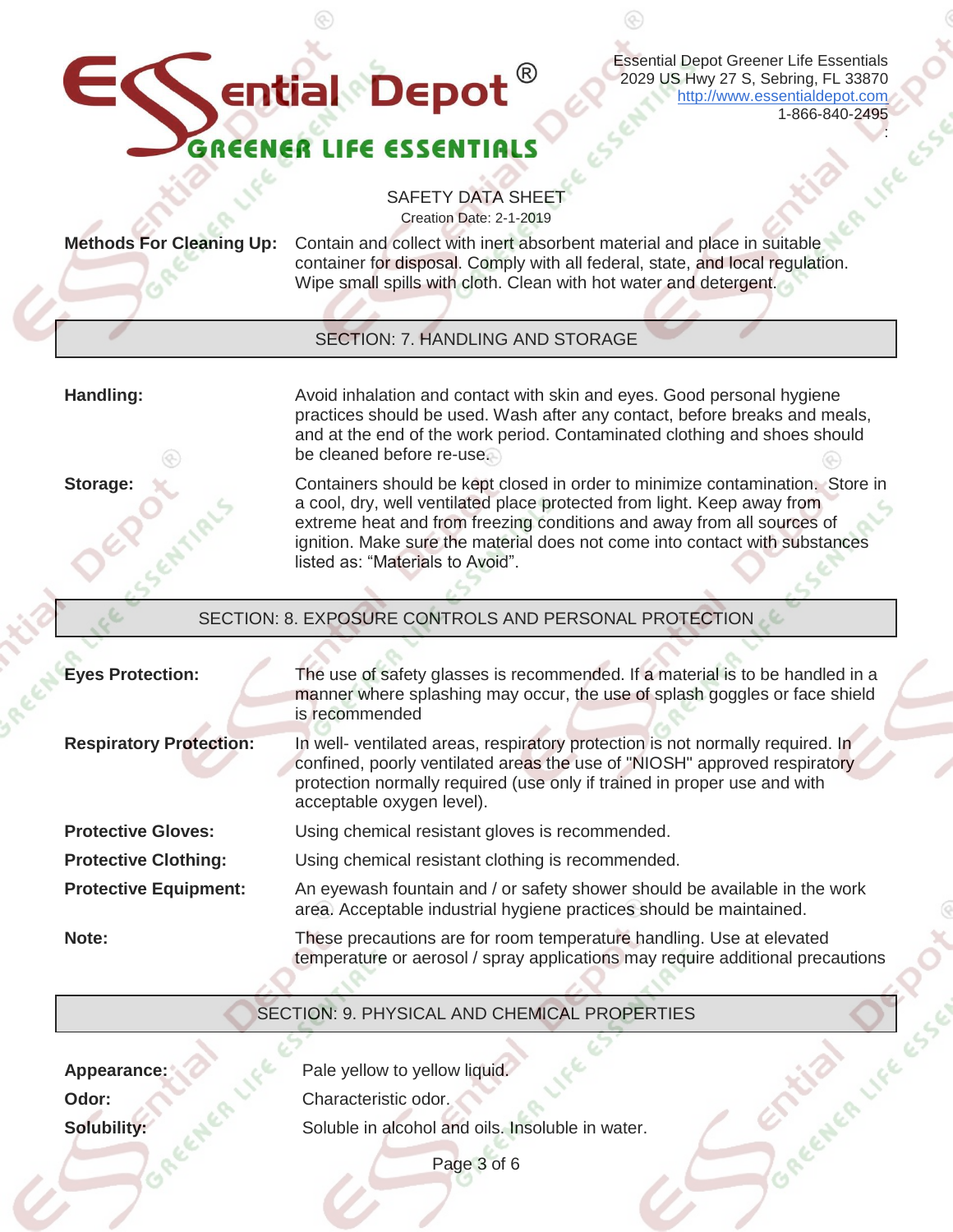| <b>Essential Depot Greener Life Essentials</b>                                                                                                                                   |
|----------------------------------------------------------------------------------------------------------------------------------------------------------------------------------|
| $\bullet$ ential $\bullet$ Depot $^\circ$<br>2029 US Hwy 27 S, Sebring, FL 33870<br>http://www.essentialdepot.com                                                                |
| 1-866-840-2495                                                                                                                                                                   |
| GREENER LIFE ESSEN                                                                                                                                                               |
| <b>SAFETY DATA SHEE</b>                                                                                                                                                          |
| Creation Date: 2-1-2019                                                                                                                                                          |
| $0.860 - 0.900$ @ 20°C                                                                                                                                                           |
| $1.455 - 1.465$ @ 20°C                                                                                                                                                           |
| Steam distillation of the flowering tops                                                                                                                                         |
| <b>SECTION: 10. STABILITY AND REACTIVITY</b>                                                                                                                                     |
|                                                                                                                                                                                  |
| Chemically stable. This material presents no significant reactivity hazard.                                                                                                      |
| Avoid sparks, flame and excessive heat.                                                                                                                                          |
| Strong oxidizing agents.                                                                                                                                                         |
| Will not occur.                                                                                                                                                                  |
| None known.                                                                                                                                                                      |
| When heated to decomposition produces toxic fumes and carbon monoxide<br>smoke.                                                                                                  |
|                                                                                                                                                                                  |
| SECTION: 11. TOXICOLOGICAL INFORMATION                                                                                                                                           |
|                                                                                                                                                                                  |
| Inhalation of high concentrations of vapor may result in irritation of eyes,<br>nose and throat, headache, nausea, and dizziness.                                                |
| Repeated or prolonged contact can cause redness, irritation and scaling of<br>skin (Dermatitis). Adverse skin effects should be prevented by normal care<br>and personal hygiene |
| May irritate eyes.                                                                                                                                                               |
| Low order toxicity causing irritation of the stomach and intestines which<br>results in nausea and vomiting.                                                                     |
| May aggravate dermatitis, psoriasis and other skin conditions.                                                                                                                   |
| May cause allergic reactions on skin                                                                                                                                             |
| None of the components of this material are listed as a carcinogen.                                                                                                              |
| No adverse effects on reproduction are known.                                                                                                                                    |
| No data is currently available.                                                                                                                                                  |
|                                                                                                                                                                                  |
| SECTION: 12. ECOLOGICAL INFORMATION                                                                                                                                              |
|                                                                                                                                                                                  |
|                                                                                                                                                                                  |
|                                                                                                                                                                                  |

#### SECTION: 12. ECOLOGICAL INFORMATION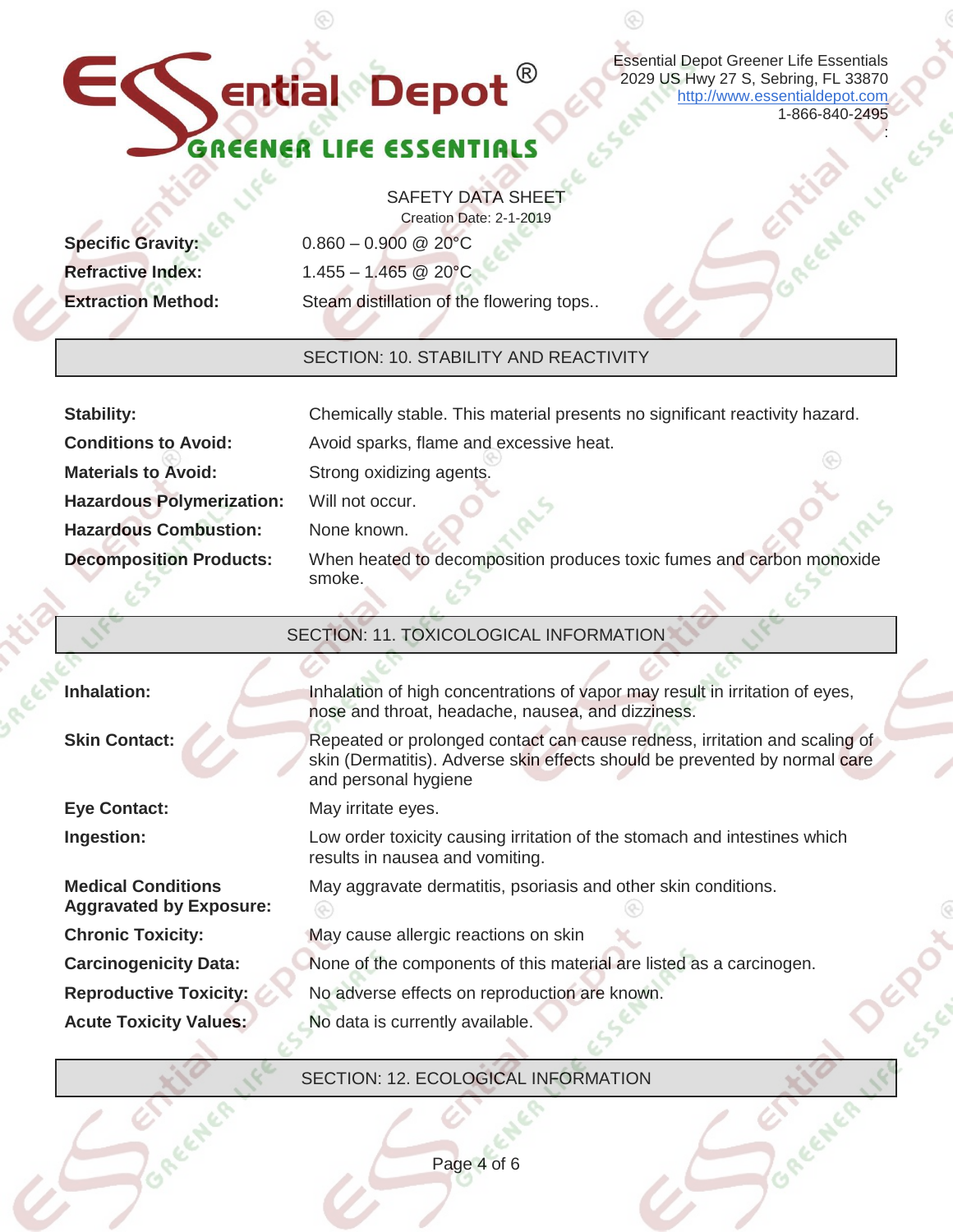#### $\mathbf \in$  $^{\circledR}$ **Ential Depot** GREE LIFE ER

Essential Depot Greener Life Essentials 2029 US Hwy 27 S, Sebring, FL 33870 [http://www.essentialdepot.com](http://www.essentialdepot.com/) 1-866-840-2495

:

SAFETY DATA SHEET Creation Date: 2-1-2019

Very toxic to aquatic organism may cause long-term adverse effects in the aquatic environment. Avoid any pollution of ground, surface or underground water.

SECTION: 13. DISPOSAL CONSIDERATION

Dispose of in accordance with local, provincial and federal regulations. Check with disposal expert to ensure compliance

| ∞                                             | SECTION: 14. TRANSPORT INFORMATION               |
|-----------------------------------------------|--------------------------------------------------|
| <b>US DOT Shipping</b><br><b>Description:</b> | S CENTIALS<br>Not regulated                      |
| <b>IATA Shipping (Air):</b>                   | Not regulated                                    |
| <b>IMDG Shipping Description:</b>             | Not regulated                                    |
|                                               | SECTION: 15. REGULATORY INFORMATION              |
| WHMIS (Canada):                               | N/A                                              |
| HMIS (USA):                                   | Health Hazard - 0 Fire Hazard - 3 Reactivity - 0 |
|                                               |                                                  |
|                                               | SECTION: 16. OTHER INFORMATION                   |
| <b>Revision Date:</b>                         | February 12, 2019                                |
|                                               | ⊛                                                |
| CITLEB LIFE CS CHILD'S                        | <b>SER DEROT</b>                                 |
|                                               | Strugge Lee Lee                                  |
|                                               |                                                  |
|                                               |                                                  |
|                                               |                                                  |
|                                               |                                                  |
|                                               |                                                  |
|                                               | Page 5 of 6                                      |
|                                               |                                                  |